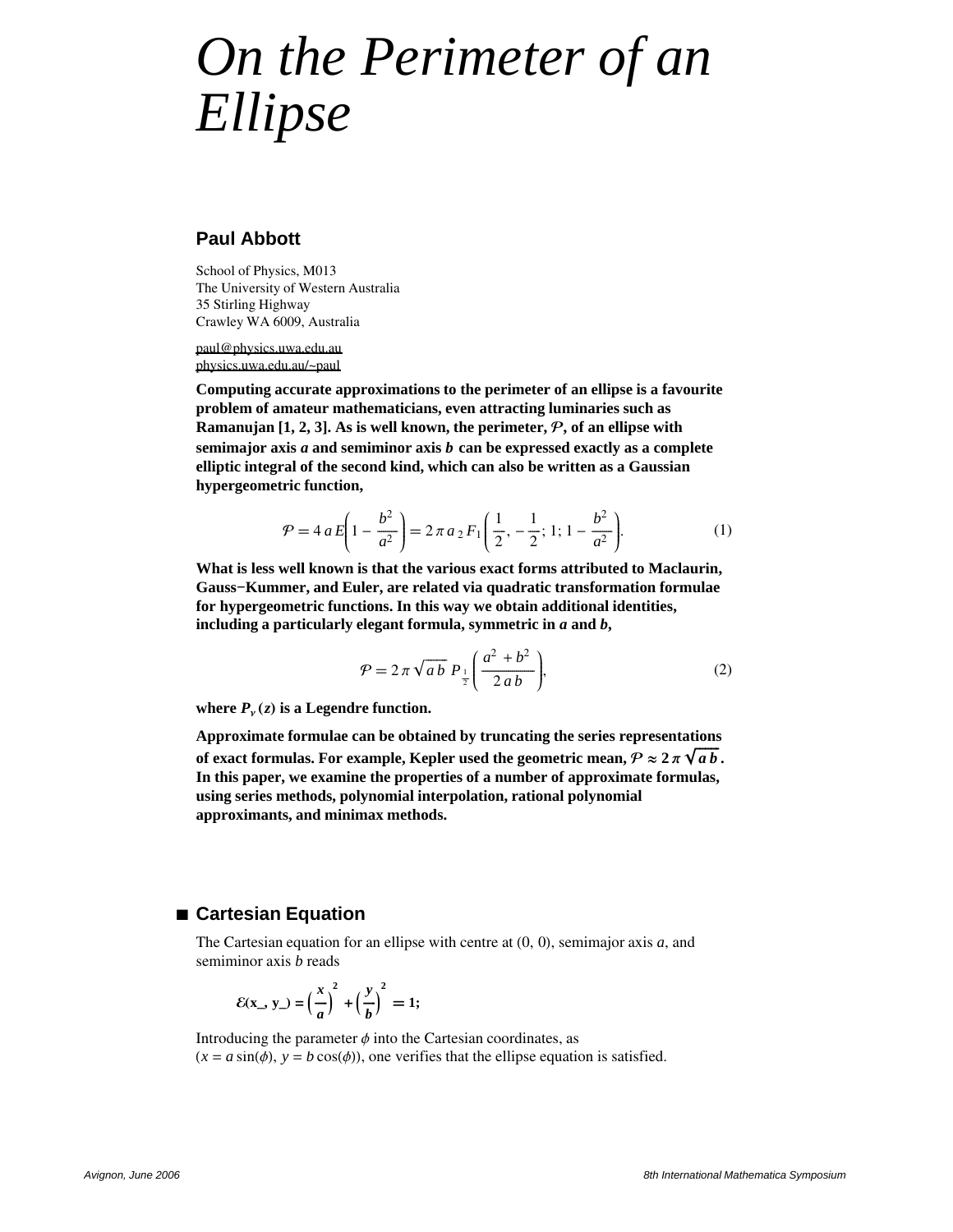True

#### **à Arclength**

In general, the parametric arclength is defined by

$$
\mathcal{L} = \int_{\phi_1}^{\phi_2} \sqrt{\left(\frac{\partial x}{\partial \phi}\right)^2 + \left(\frac{\partial y}{\partial \phi}\right)^2} d\phi \tag{3}
$$

The arclength of an ellipse as a function of the parameter  $\phi$  is an (incomplete) elliptic integral of the second kind.

$$
\mathcal{L}(\phi_{-}) = \text{With}\big\{x = a\sin(\phi), y = b\cos(\phi)\big\},\
$$
\n
$$
\text{Simplify}\big[\int \sqrt{\left(\frac{\partial x}{\partial \phi}\right)^2 + \left(\frac{\partial y}{\partial \phi}\right)^2} \,d\phi, a > b > 0 \,\bigwedge 0 < \phi < \frac{\pi}{2}\big]\big]
$$
\n
$$
a \, E\bigg(\phi \bigg| 1 - \frac{b^2}{a^2}\bigg)
$$

Since,

$$
\mathcal{L}(0)=0
$$

True

the arclenth of the ellipse is

$$
\mathcal{L}(\phi) = a E(\phi \mid e^2)
$$
 (4)

where the eccentricity, *e*, is defined by

$$
e(\mathbf{a}_\text{-}, \mathbf{b}_\text{-}) = \sqrt{1 - \frac{b^2}{a^2}};
$$

## **à Perimeter**

Since the parameter ranges over  $0 \le \phi \le \pi/2$  for one quarter of the ellipse, the perimeter of the ellipse is

$$
\mathcal{P}_1(\mathbf{a}_-, \mathbf{b}_-) = 4 \mathcal{L}\left(\frac{\pi}{2}\right)
$$

$$
4 a E\left(1 - \frac{b^2}{a^2}\right)
$$

That is  $P = 4 a E(e^2)$  where  $E(m)$  is the complete elliptic integral of the second kind.

## **á Alternative Expressions for the Perimeter**

The above expression for the perimeter of the ellipse is *unsymmetrical* with respect to the parameters  $a$  and  $b$ . This is "unphysical" in that both parameters, being lengths of the (major and minor) axes, should be on the same footing. We can expect that a *symmetric* formula, when truncated, will more accurately approximate the perimeter for both  $a \geq b$  and  $a \leq b$ .

Noting that the complete elliptic integral is a gaussian hypergeometric function,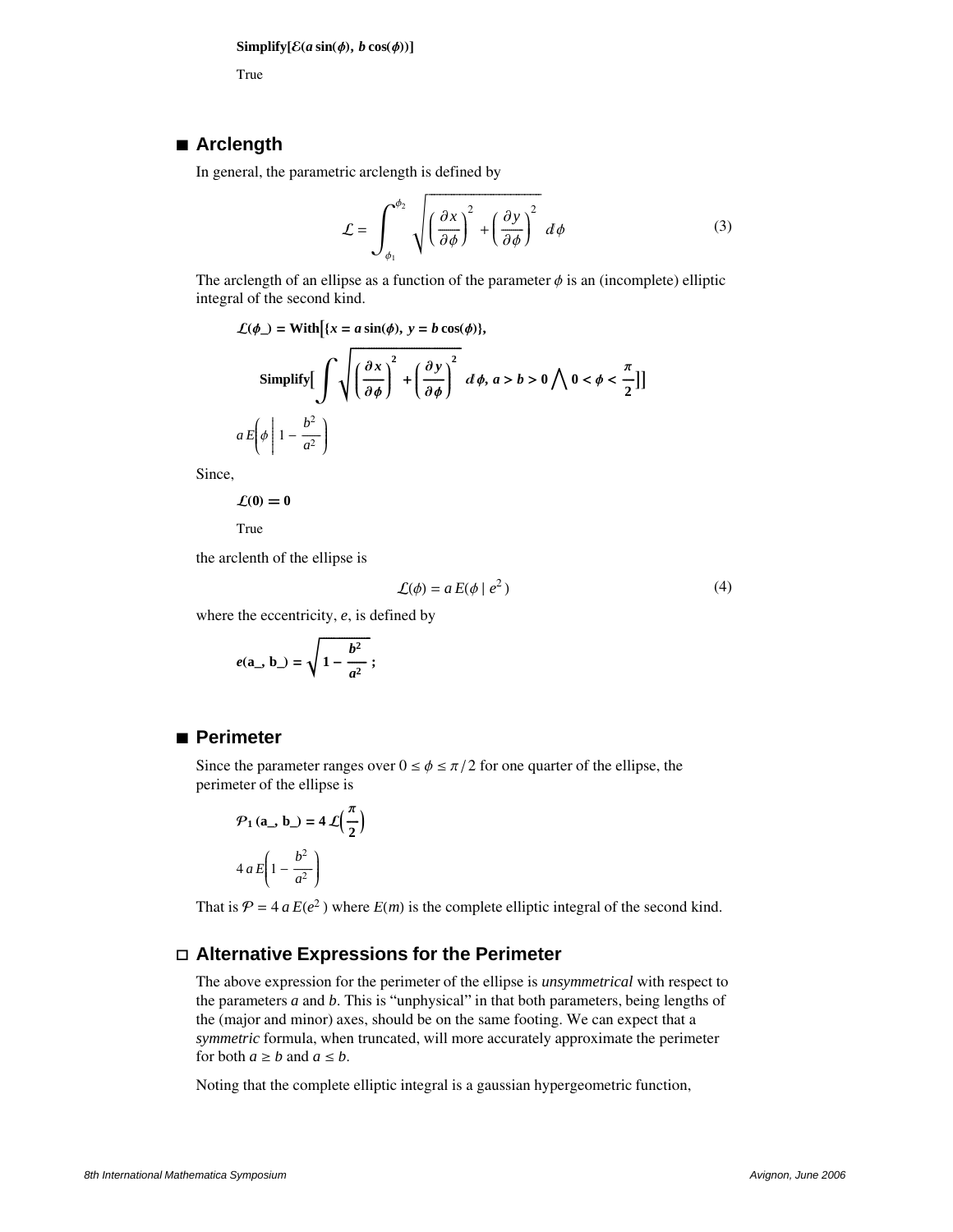$$
{}_2F_1\left(\frac{1}{2},-\frac{1}{2};1;z\right)
$$

$$
\frac{2E(z)}{\pi}
$$

one obtains Maclaurin's 1742 formula (see [2])

$$
\mathcal{P}_1(a,b) = 2 \pi a_2 F_1\left(\frac{1}{2}, -\frac{1}{2}; 1; e(a, b)^2\right)
$$

True

Equivalent alternative expressions for the perimeter of the ellipse can be obtained from quadratic transformation formulæ for gaussian hypergeometric functions. For example, using functions.wolfram.com/07.23.17.0106.01,

Simplify 
$$
\left[2 F_1(\alpha, \beta; 2 \beta; z) = \frac{2 F_1 \left(\alpha, \alpha - \beta + \frac{1}{2}; \beta + \frac{1}{2}; \left(\frac{1 - \sqrt{1 - z}}{\sqrt{1 - z} + 1}\right)^2\right)}{\left(\frac{1}{2} (\sqrt{1 - z} + 1)\right)^{2\alpha}}\right]
$$
,  

$$
\left\{\beta \rightarrow \frac{1}{2}, \alpha \rightarrow -\frac{1}{2}, z \rightarrow e(a, b)^2\right\}, a > b > 0
$$

$$
4 a E\left(1 - \frac{b^2}{a^2}\right) = (a + b) \pi_2 F_1\left(-\frac{1}{2}, -\frac{1}{2}; 1; \frac{(a - b)^2}{(a + b)^2}\right)
$$

and noting that

**2**

$$
\frac{(a-b)^2}{(a+b)^2} = 1 - \frac{4ab}{(a+b)^2} \text{ // Simplify}
$$
\nTrue

one obtains the following symmetric formula

$$
P_2(a_-, b_-) = \pi (a+b) {}_2F_1\left(-\frac{1}{2}, -\frac{1}{2}; 1; 1-\frac{4ab}{(a+b)^2}\right);
$$

first obtained by Ivory (1796), but known as the Gauss−Kummer series (see [2]).

Introducing the homogenous symmetric parameter  $h = \frac{(a-b)^2}{(a+b)^2}$  $\frac{(a-b)^2}{(a+b)^2} = 1 - \frac{4ab}{(a+b)^2}$  $\frac{4ab}{(a+b)^2}$ , one has (*c.f.* mathworld.wolfram.com/Ellipse.html),

$$
\pi (a+b) {}_{2}F_{1}\left(-\frac{1}{2},-\frac{1}{2};1;h\right)/\!/ \text{ FunctionExpand } \!/\!/ \text{ Simplify}
$$
\n
$$
2(a+b) (2E(h) + (h-1)K(h))
$$

Explicitly, the Gauss−Kummer series reads

 $P_3$ (a\_, b\_) = FullSimplify[ $P_2$ (a, b) // FunctionExpand, a > b > 0]

$$
4 (a+b) E \left( 1 - \frac{4 ab}{(a+b)^{2}} \right) - \frac{8 ab K \left( 1 - \frac{4 ab}{(a+b)^{2}} \right)}{a+b}
$$

Instead, using functions.wolfram.com/07.23.17.0103.01, one obtains Euler's 1773 formula (see also [2]):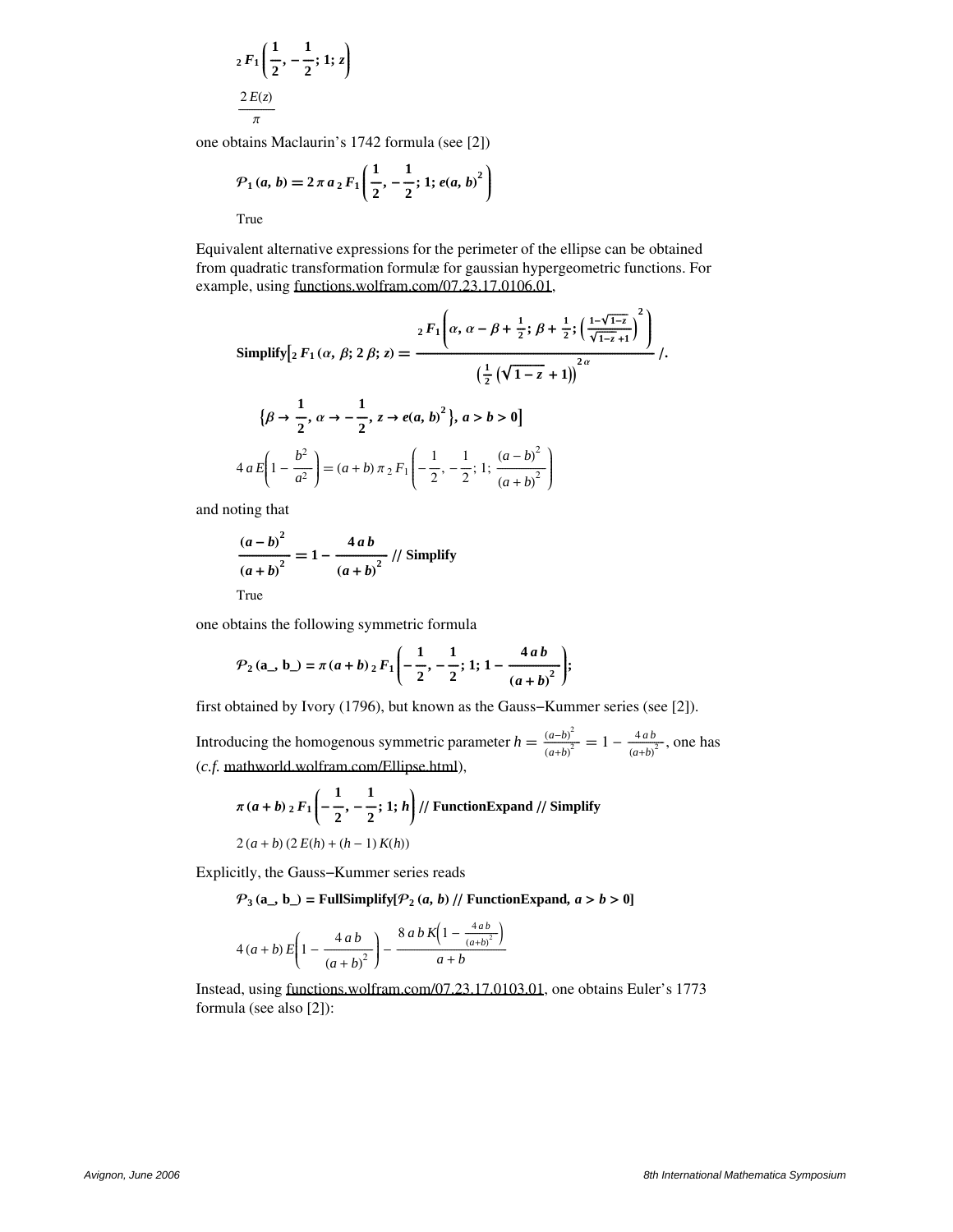$$
{}_{2}F_{1}(\alpha, \beta; 2\beta; z) = \frac{{}_{2}F_{1}\left(\frac{\alpha}{2}, \frac{\alpha+1}{2}; \beta+\frac{1}{2}; \frac{z^{2}}{(2-z)^{2}}\right)}{(1-\frac{z}{2})^{\alpha}} \, /.
$$
\n
$$
\left\{\beta \to \frac{1}{2}, \alpha \to -\frac{1}{2}, z \to e(a, b)^{2}\right\} / / \text{Simplify}
$$
\n
$$
4E\left(1 - \frac{b^{2}}{a^{2}}\right) = \sqrt{\frac{2b^{2}}{a^{2}} + 2 \pi_{2}F_{1}\left(-\frac{1}{4}, \frac{1}{4}; 1; \frac{(a^{2} - b^{2})^{2}}{(a^{2} + b^{2})^{2}}\right)}
$$

The hidden symmetry with respect to the interchange  $a \leftrightarrow b$  is revealed.

y

 $\overline{\phantom{a}}$  $\cdot$ 

**FullSimplify** $[\%$ ,  $b > a > 0]$ 

$$
b E\left(1 - \frac{a^2}{b^2}\right) = a E\left(1 - \frac{b^2}{a^2}\right)
$$

Defining

$$
P_4(a_-, b_-) = \pi \sqrt{2(a^2 + b^2)} \, {}_2F_1\left(\frac{1}{4}, -\frac{1}{4}; 1; \left(\frac{a^2 - b^2}{a^2 + b^2}\right)^2\right);
$$

one can directly check the formula.

Simplify[
$$
P_4(a, b) = P_1(a, b) / |
$$
 FunctionExpand,  $a > b > 0$ ]

True

## **á Other identities**

There are many other possible transformation formulas that can be applied to obtain alternative expressions for the perimeter. For example, using functions.wolfram.com/07.23.17.0054.01 one obtains the following formula,

$$
\mathcal{P}_5(\mathbf{a}_\perp, \mathbf{b}_\perp) = \mathcal{P}_2(a, b) / . \ _2F_1(\mathbf{a}_\perp, \mathbf{b}_\perp; \mathbf{c}_\perp; \mathbf{z}_\perp) \rightarrow (1-z)^{-a-b+c} \ _2F_1(c-a, c-b; c; z)
$$
  

$$
\frac{16 a^2 b^2 \pi_2 F_1\left(\frac{3}{2}, \frac{3}{2}; 1; 1 - \frac{4ab}{(a+b)^2}\right)}{(a+b)^3}
$$

The perimeter can also be expressed in terms of Legendre functions (see sections 8.13 and 15.4 of [4]). For example, using 15.4.15 of [4] one obtains an elegant and simple symmetric formula

$$
\mathcal{P}_6(a_-, b_-) = \text{Simplify} \left[ \mathcal{P}_2(a, b) / . \, _2F_1(a_-, b_-, c_-, x_-) : \rightarrow \right]
$$
\n
$$
\Gamma(a - b + 1) \left(1 - x\right)^{-b} \left( -x\right)^{\frac{b-a}{2}} P_{-b}^{b-a} \left( \frac{1 + x}{1 - x} \right) / ; \, c = a - b + 1, \, a > 0 \land b > 0
$$
\n
$$
2 \sqrt{ab} \pi P_{\frac{1}{2}} \left( \frac{a^2 + b^2}{2 \, ab} \right)
$$

This form can be used to prove that the perimeter of an ellipse is a homogenous mean (*c.f.* [5]), extending the arithmetic−geometric mean (AGM) already used as a tool for computing elliptic integrals [6].

Using functions.wolfram.com/07.07.26.0001.01, this gives yet another formula involving complete elliptic integrals.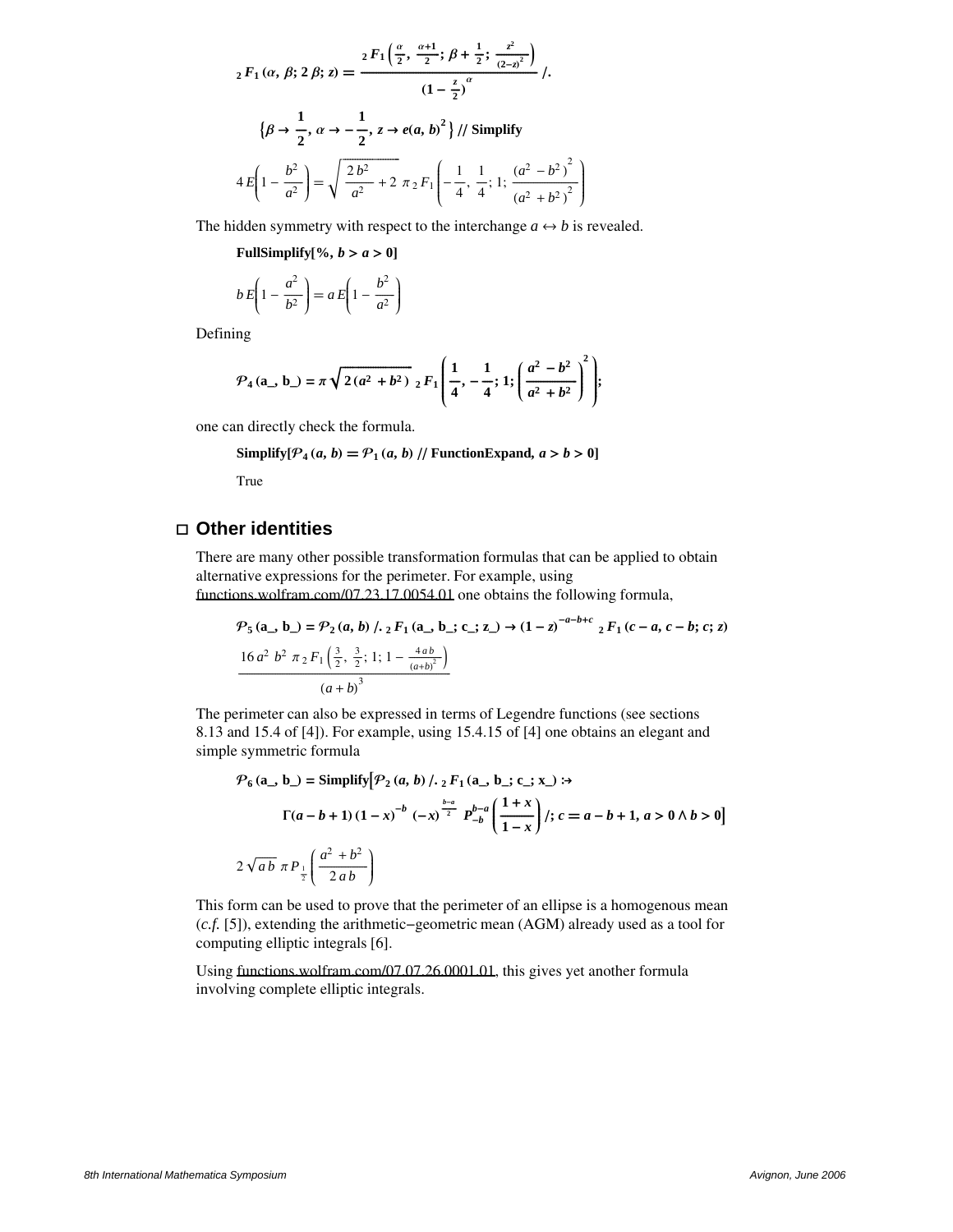$$
\mathcal{P}_7(\mathbf{a}_-, \mathbf{b}_-) =
$$
\n
$$
\mathcal{P}_6(a, b) / \mathcal{P}_{\nu_{-}}(\mathbf{z}_-) \to {}_2F_1\left(-\nu, \nu+1; 1; \frac{1-z}{2}\right) // \text{ FunctionExpand } // \text{ Simplify}
$$
\n
$$
4\sqrt{ab}\left(2E\left(-\frac{(a-b)^2}{4ab}\right) - K\left(-\frac{(a-b)^2}{4ab}\right)\right)
$$

## **á Comparisons**

Here we compare the seven formulas obtained above for  $b = 2a$ ,

Simplify 
$$
[\{\mathcal{P}_1(a, 2a), \mathcal{P}_2(a, 2a), \mathcal{P}_3(a, 2a),
$$
  
\n $\mathcal{P}_4(a, 2a), \mathcal{P}_5(a, 2a), \mathcal{P}_6(a, 2a), \mathcal{P}_7(a, 2a)\}, a > 0]$   
\n $\{4 a E(-3), 3 a \pi_2 F_1\left(-\frac{1}{2}, -\frac{1}{2}; 1; \frac{1}{9}\right), \frac{4}{3} a\left(9 E\left(\frac{1}{9}\right) - 4 K\left(\frac{1}{9}\right)\right),\$   
\n $\sqrt{10} a \pi_2 F_1\left(\frac{1}{4}, -\frac{1}{4}; 1; \frac{9}{25}\right), \frac{64}{27} a \pi_2 F_1\left(\frac{3}{2}, \frac{3}{2}; 1; \frac{1}{9}\right),$   
\n $2 \sqrt{2} a \pi P_{\frac{1}{2}}\left(\frac{5}{4}\right), 4 \sqrt{2} a\left(2 E\left(-\frac{1}{8}\right) - K\left(-\frac{1}{8}\right)\right)\}$ 

*N*<sup>[%]</sup>

89.68845 *a*, 9.68845 *a*, 9.68845 *a*, 9.68845 *a*, 9.68845 *a*, 9.68845 *a*, 9.68845 *a*<

**Equal** @@ %

True

and for  $b = a/3$ .

Simplify 
$$
\{ \{ \mathcal{P}_1 \left( a, \frac{a}{3} \right), \mathcal{P}_2 \left( a, \frac{a}{3} \right), \mathcal{P}_3 \left( a, \frac{a}{3} \right), \right.
$$
  
\n $\mathcal{P}_4 \left( a, \frac{a}{3} \right), \mathcal{P}_5 \left( a, \frac{a}{3} \right), \mathcal{P}_6 \left( a, \frac{a}{3} \right), \mathcal{P}_7 \left( a, \frac{a}{3} \right), a > 0 \}$   
\n $\{ 4 a E \left( \frac{8}{9} \right), \frac{4}{3} a \pi_2 F_1 \left( -\frac{1}{2}, -\frac{1}{2}; 1; \frac{1}{4} \right), \frac{2}{3} a \left( 8 E \left( \frac{1}{4} \right) - 3 K \left( \frac{1}{4} \right) \right), \frac{2}{3} \sqrt{5} a \pi_2 F_1 \left( \frac{1}{4}, -\frac{1}{4}; 1; \frac{16}{25} \right), \frac{3}{4} a \pi_2 F_1 \left( \frac{3}{2}, \frac{3}{2}; 1; \frac{1}{4} \right), \frac{2 a \pi P_1 \left( \frac{5}{3} \right)}{\sqrt{3}}, \frac{a \left( 8 E \left( -\frac{1}{3} \right) - 4 K \left( -\frac{1}{3} \right) \right)}{\sqrt{3}} \}$ 

*N*<sup>[%]</sup>

84.45496 *a*, 4.45496 *a*, 4.45496 *a*, 4.45496 *a*, 4.45496 *a*, 4.45496 *a*, 4.45496 *a*<

**Equal** @@ %

True

# **à Numerical Approximation**

At www.ebyte.it/library/docs/math05a/EllipsePerimeterApprox05.html [1]one is encouraged to search for "an efficient formula using only the four algebraic operations (if possible, avoiding even square−root) with a maximum error below 10 parts per million. If would be also nice if such a formula were exact for both the circle and the degenerate flat ellipse."

The Gauss−Kummer series expressed as a function of the homogenous variable  $h = 1 - 4 a b / (a + b)^2$ , reads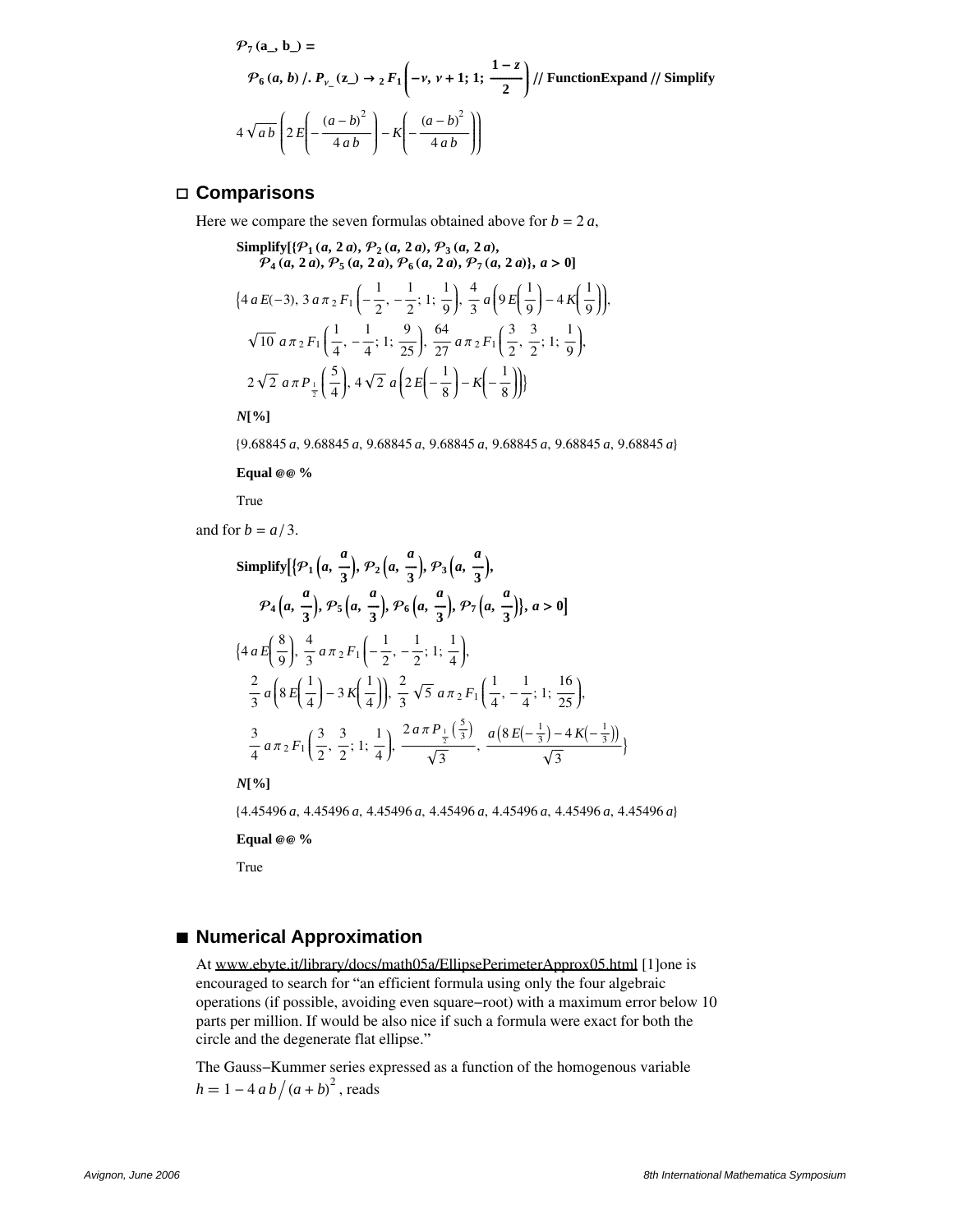GaussKummer[h<sub>-</sub>] = 
$$
\frac{\mathcal{P}_2(a, b)}{a+b}
$$
,  $(a+b) \rightarrow 2\sqrt{ab}/\sqrt{1-h}$   
 $\pi_2 F_1\left(-\frac{1}{2}, -\frac{1}{2}; 1; h\right)$ 

## **á Series expansions**

The series expansion about  $h = 0$  is useful for small  $h$ .

 $G$ aussKummer $[h] + O[h]$ <sup>9</sup>

$$
\begin{aligned} \pi+\frac{\pi\,h}{4}+\frac{\pi\,h^2}{64}+\frac{\pi\,h^3}{256}+\frac{25\,\pi\,h^4}{16384}+\\ \frac{49\,\pi\,h^5}{65536}+\frac{441\,\pi\,h^6}{1048576}+\frac{1089\,\pi\,h^7}{4194304}+\frac{184041\,\pi\,h^8}{1073741824}+O(h^9) \end{aligned}
$$

Around  $h = 1$ , terms in  $log(1 - h)$  arise.

**Simplify[Series***[GaussKummer***<sup>** $[h]$ **</sup>,**  $\{h, 1, 2\}$ **],**  $0 < h < 1$ **]** 

$$
4 + (h-1) + \frac{1}{16} \left(-2 \log(1-h) - 4 \psi^{(0)}\left(\frac{3}{2}\right) - 4 \gamma + 3\right) (h-1)^{2} + O((h-1)^{3})
$$

Using functions.wolfram.com/07.23.06.0015.01 we can obtain the general term of this series (*c.f.* 17.3.33−17.3.36 of [4]),

GaussKummer[h] /.  ${}_2F_1$  (a\_, b\_; c\_; z\_) :> With  $(n = c - a - b)$ ,

$$
\frac{\Gamma(a+b+n)}{\Gamma(a)\Gamma(b)} \left( \sum_{k=0}^{\infty} \frac{(a+n)_k (b+n)_k}{k! (k+n)!} (-\log(1-z) + \psi(k+1) + \psi(k+n+1)) \frac{((k+n) + 1)}{k! (k+n)!} \right)
$$
  

$$
\psi(k+n+1) - \psi(a+k+n) - \psi(b+k+n) \left(1-z\right)^k \left( z-1\right)^n + \frac{(n-1)!\Gamma(a+b+n)}{\Gamma(a+n)\Gamma(b+n)} \sum_{k=0}^{n-1} \frac{(a)_k (b)_k (1-z)^k}{k! (1-n)_k} \right) / \beta
$$
  

$$
\frac{1}{4} \left( \left( \sum_{k=0}^{\infty} \frac{(1-h)^k \left(\frac{3}{2}\right)_k^2 (-\log(1-h) + \psi^{(0)}(k+1) - 2\psi^{(0)}(k+\frac{3}{2}) + \psi^{(0)}(k+3))}{k! (k+2)!} \right) \right)
$$
  

$$
(h-1)^2 + 4(h+3)
$$

## **á Polynomial Approximants**

## **Linear Approximant**

From the exact values at  $h = 0$ ,

GaussKummer[0]  
\n
$$
\pi
$$
  
\nand at  $h = 1$ ,  
\nGaussKummer[1]

4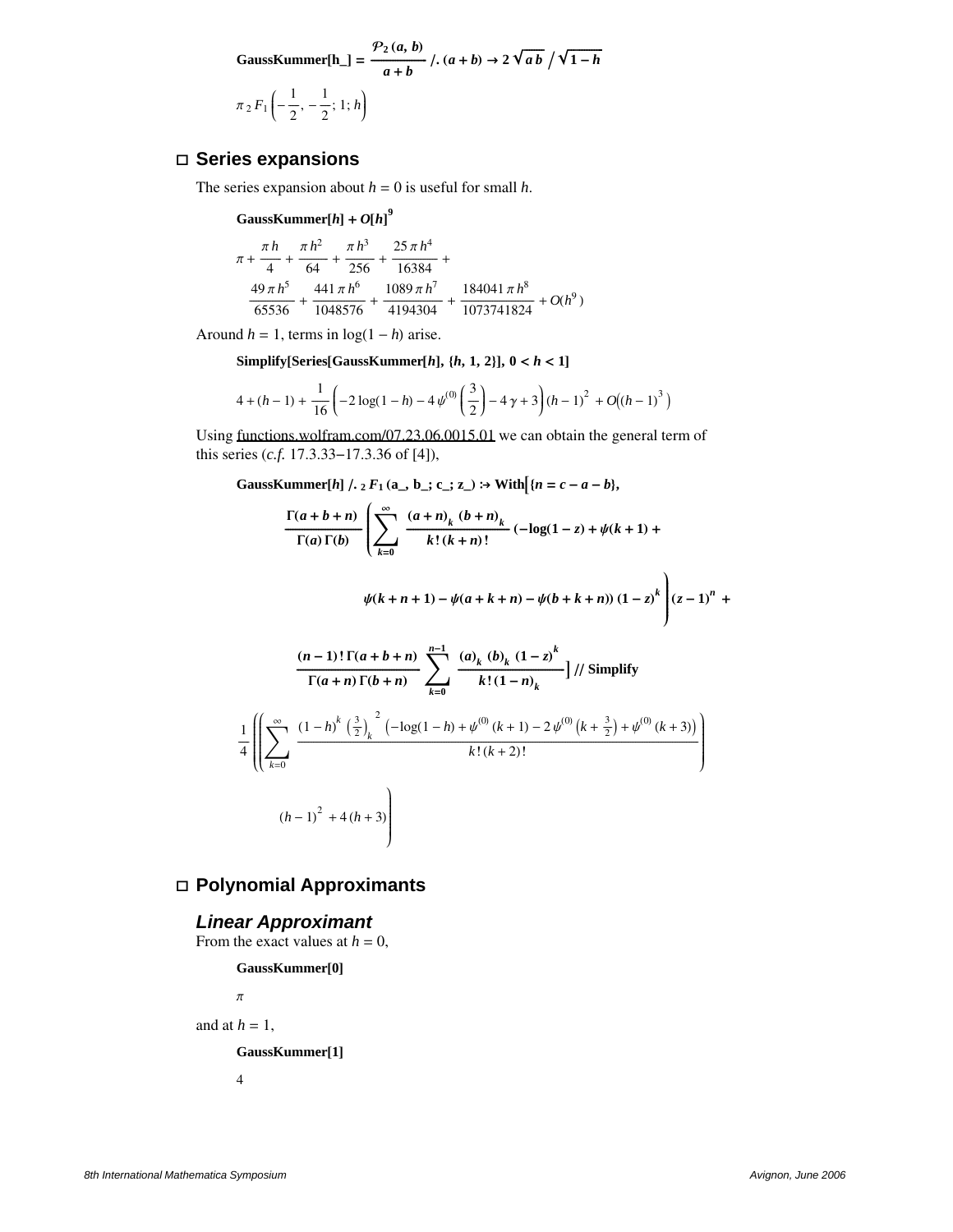one constructs the linear *extreme perfect* approximant.

**Linear**<sup>[h\_]</sup> =  $(1-h)$  GaussKummer<sup>[0]</sup> + *h* GaussKummer<sup>[1]</sup> // Simplify

 $\pi - h(-4 + \pi)$ 

 $Plot[\{GaussKummer[h], Linear[h]\}, \{h, 0, 1\}]$ 



- Graphics -

## **Quadratic Approximant**

The quadratic approximant, exact at  $h = 0$ ,  $1/2$ , 1,

**Table**  $\{h, \text{GaussKummer}[h]\}, \{h, 0, 1,$ **1**  $\frac{1}{2}$ | // FullSimplify i <sup>k</sup> |<br>|<br>|<br>|<br>|  $0 \pi$  $\frac{1}{2}$  $\frac{\sqrt{\frac{\pi}{2}} \Gamma(\frac{3}{4})}{\pi \sqrt{2}}$  $\Gamma(\frac{5}{4})$ +  $\frac{\Gamma(\frac{1}{4})\Gamma(\frac{5}{4})}{\sqrt{\pi}}$ 1 4  $\mathbf{I}$  $\overline{a}$  $\overline{\phantom{a}}$ 

 $\textbf{Quadratic}[\mathbf{h}_\text{m}] = \textbf{InterpolatingPolynomial}$  [%,  $\textit{h}$ ] // N

 $(0.0891819 (h - 0.5) + 0.813816) h + 3.14159$ 

has a maximum absolute relative error of  $\leq 8 \times 10^{-4}$ .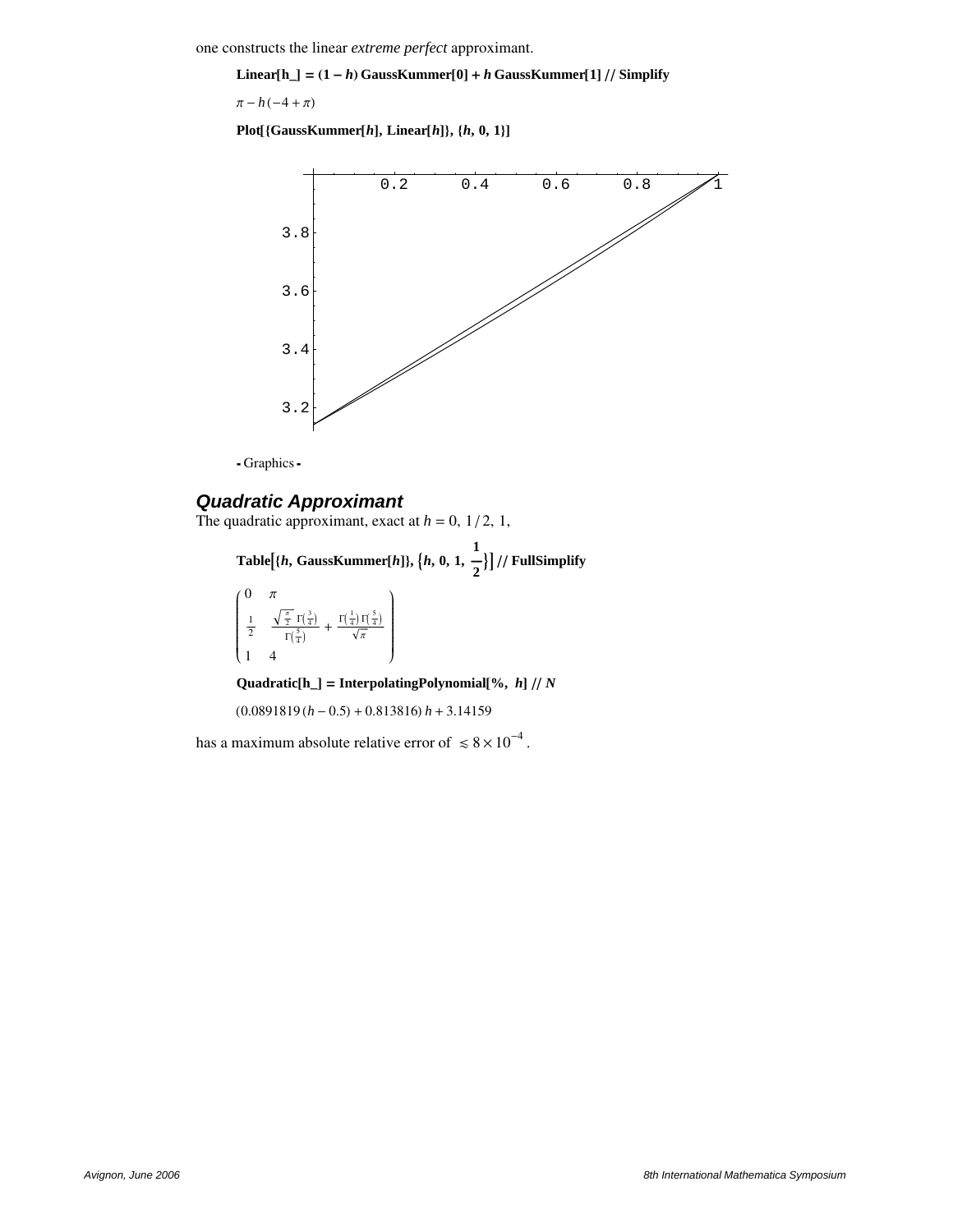

- Graphics -

# **n th −order polynomial Approximant**

Here is the  $n^{\text{th}}$  –order "even–tempered" polynomial approximant, exact at  $h = m/n$ for  $m = 0, 1, ..., n$ .

 $\text{poly}[n_\perp] := \text{poly}[n] = \text{Function}[h, \text{Evaluate } \textcircled{a} \text{ InterpolatingPolynomial}].$ 

*N* @ Table {*h*, GaussKummer[*h*]}, {*h*, 0, 1, **1**  $\frac{n}{n}$ , *h*|

The 9<sup>th</sup> –order approximant has a maximum absolute relative error of  $\langle 10 \times 10^{-6}$ .



- Graphics -

## **Chebyshev polynomial Approximant**

Sampling the Gauss–Kummer function at the zeros of  $T_n(2x - 1)$ , which are at  $x_m = \cos^2((m + 1/4) \frac{\pi}{n})$ , yields a Chebyshev polynomial approximant.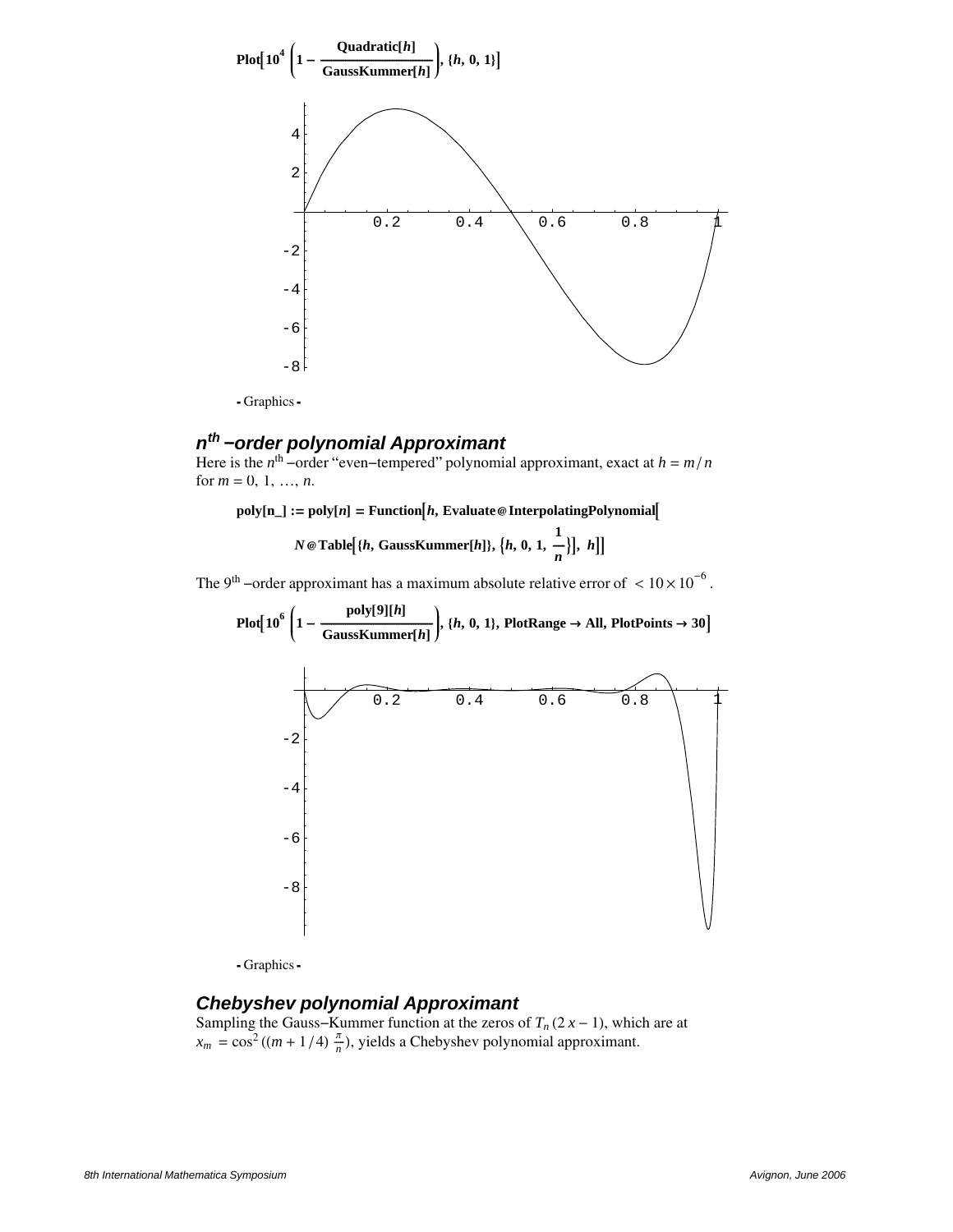$Chebyshevpoly[n_]:=$  $\mathbf{Chebyshevpoly}[n] = \mathbf{Function}[h, \mathbf{Evaluate} \otimes \mathbf{InterpolatingPolynomial}$ *N* @ Join<sup>[{{0,}</sup> GaussKummer<sup>[0]}</sup>, {1, GaussKummer<sup>[1]}}</sup>,  $\text{Table}$  $\left[\left\{\cos^2\left((m+1/4)\right)\right.\right.$ **Π**  $\frac{n}{n}$ , **GaussKummer**  $\left[\cos^2\left((m+1/4)\right)\right]$ **Π**  $\frac{n}{n}$ )]},  $\{m, n\}$ ,  $\{h\}$ 

The 8<sup>th</sup> –order approximant has a maximum absolute relative error of  $\leq 7 \times 10^{-6}$ .



- Graphics -

## **á Rational Approximation**

After loading the package (stub),

**<< NumericalMath'**

one obtains a family of  $[N, M]$  rational polynomial minimax approximations.

```
GKapprox[n_-, m_-] := GKapprox[n, m] = Function[h, Evaluate[n_-, m_-]MiniMaxApproximation[GaussKummer[h], {h, {0, 1}, n, m}][2, 1]]]
```
For example, the [4,3] minimax approximation,

 $GKapprox[4, 3][h]$ 

 $-0.0811183 h<sup>4</sup> + 0.273498 h<sup>3</sup> + 1.77163 h<sup>2</sup> - 5.0554 h + 3.14159$  $-0.14146 h^3 + 1.01321 h^2 - 1.8592 h + 1$ 

has (absolute) relative error  $\le 2.3 \times 10^{-7}$ , but is not "extreme perfect".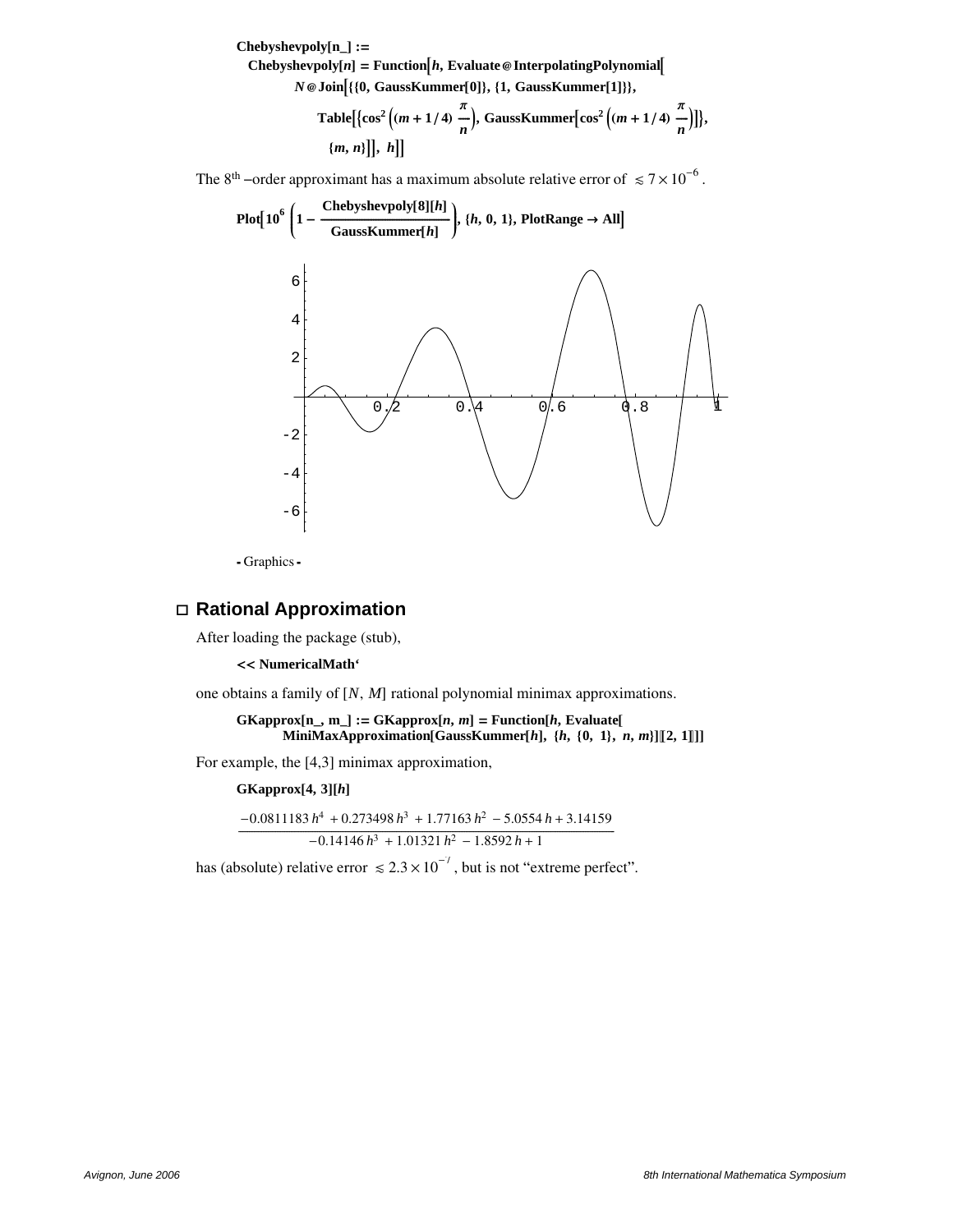

- Graphics -

Using the linear approximant,  $4h + \pi(1 - h)$ , and noting that  $h(1 - h)$  vanishes at both  $h = 0$  and  $h = 1$ , leads to an optimal  $[N + 2, M]$  extreme perfect approximant of the form

$$
\pi_2 F_1\left(-\frac{1}{2},-\frac{1}{2};1;h\right) \approx 4\,h + \pi\,(1-h) + \alpha\,h\,(1-h)\;\frac{\prod_{i=1}^N\,(h-p_i)}{\prod_{j=1}^M\,(h-q_j)},
$$

where the parameters  $\alpha$ ,  $\{p_i\}_{i=1,...,N}$ , and  $\{q_j\}_{j=1,...,M}$  need to be determined. Implementation of the approximant is immediate.

**EllipseApproximant** $[\alpha_-, \mathbf{p}_\text{L}]\mathbf{A}$ **,**  $[\alpha_-\mathbf{p}_\text{L}]$  **:=** 

Function[*h*, Evaluate[4 
$$
h + \pi (1 - h) + \alpha h (1 - h)
$$
 
$$
\frac{\text{Times } @ @ (h - p)}{\text{Times } @ @ (h - q)}]
$$
]

After uniformly sampling the Gauss−Kummer function,

#### {xdata, ydata} = Table[{ $h$ , GaussKummer[ $h$ ]}, { $h$ , 0, 1, 0.001}] // Transpose;

one can use NMinimize and the ∞−norm to obtain the accurate approximants. For example, the (almost) optimal  $[3, 2]$  approximant is computed using

#### $N$ **Minimize**

| ydata – EllipseApproximant[ $\alpha$ , {p}, {q, r}][xdata]   <sub>∞</sub> , $\begin{pmatrix} \alpha & 0.22 & 0.24 \\ p & 1.25 & 1.35 \\ q & 3.4 & 3.5 \\ r & 1.15 & 1.25 \end{pmatrix}$ ] |  |
|-------------------------------------------------------------------------------------------------------------------------------------------------------------------------------------------|--|
|                                                                                                                                                                                           |  |
|                                                                                                                                                                                           |  |

 $\{0.0000140975, \{p \rightarrow 1.28546, q \rightarrow 3.475, r \rightarrow 1.19671, \alpha \rightarrow 0.235456\}\}$ 

leading to

**EllipseApproximant**[ $\alpha$ ,  $\{p\}$ ,  $\{q, r\}$ ][ $h$ ] /. Last[%]

$$
\frac{0.235456 (h-1.28546) h (1-h)}{(h-3.475) (h-1.19671)} + \pi (1-h) + 4 h
$$

This simple approximant has (absolute) relative error  $\leq 4 \times 10^{-6}$ .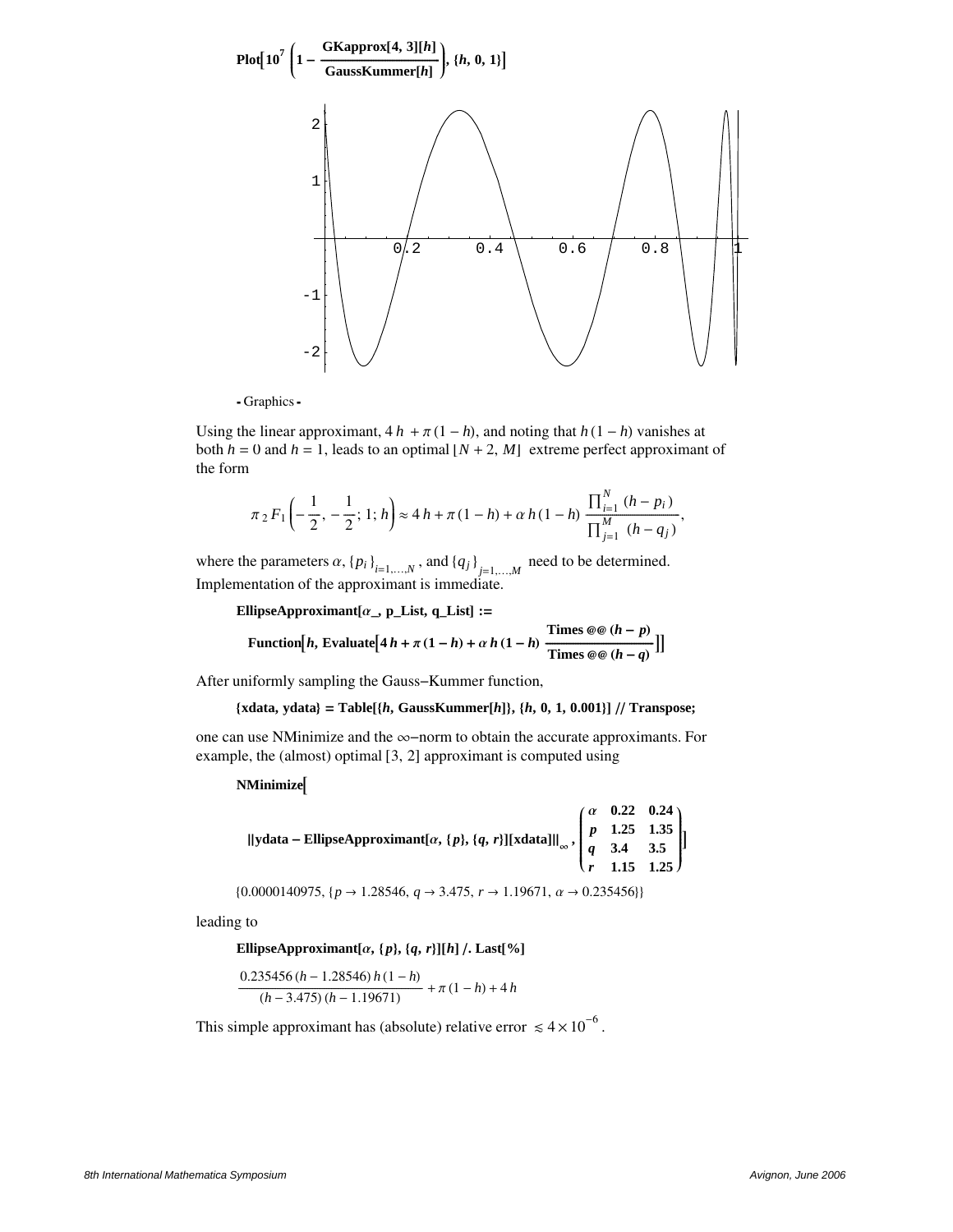

Graphics

## **à Conclusions**

*Mathematica* is an ideal tool for developing accurate approximants to special functions because:

- è all special functions of mathematical physics are built−in and can be evaluated to arbitrary precision for general complex parameters and variables;
- è standard analytical methods~such as symbolic integration, summation, series and asymptotic expansions, and polynomial interpolation—are available;
- properties of special functions—such as identities and transformations—are available at MathWorld [6] and the Wolfram functions Site [7] and, because these properties are expressed in *Mathematica* syntax, can be used directly;
- è relevant built−in numerical methods include rational polynomial approximants, minimax methods, and numerical optimization for arbitrary norms;
- è visualization of approximants can be used to estimate the quality of approximants; and
- è combining these approaches is straightforward and leads, in a natural way, to optimal approximants.

This paper uses the exercise of computing the perimeter of an ellipse using a simple set of approximants to illustrate these points.

#### **à References**

[1] http://www.ebyte.it/library/docs/math05a/EllipsePerimeterApprox05.html

[2] http://www.numericana.com/answer/ellipse.htm

[3] http://www.alumni.iitb.ac.in/mathslecture.htm